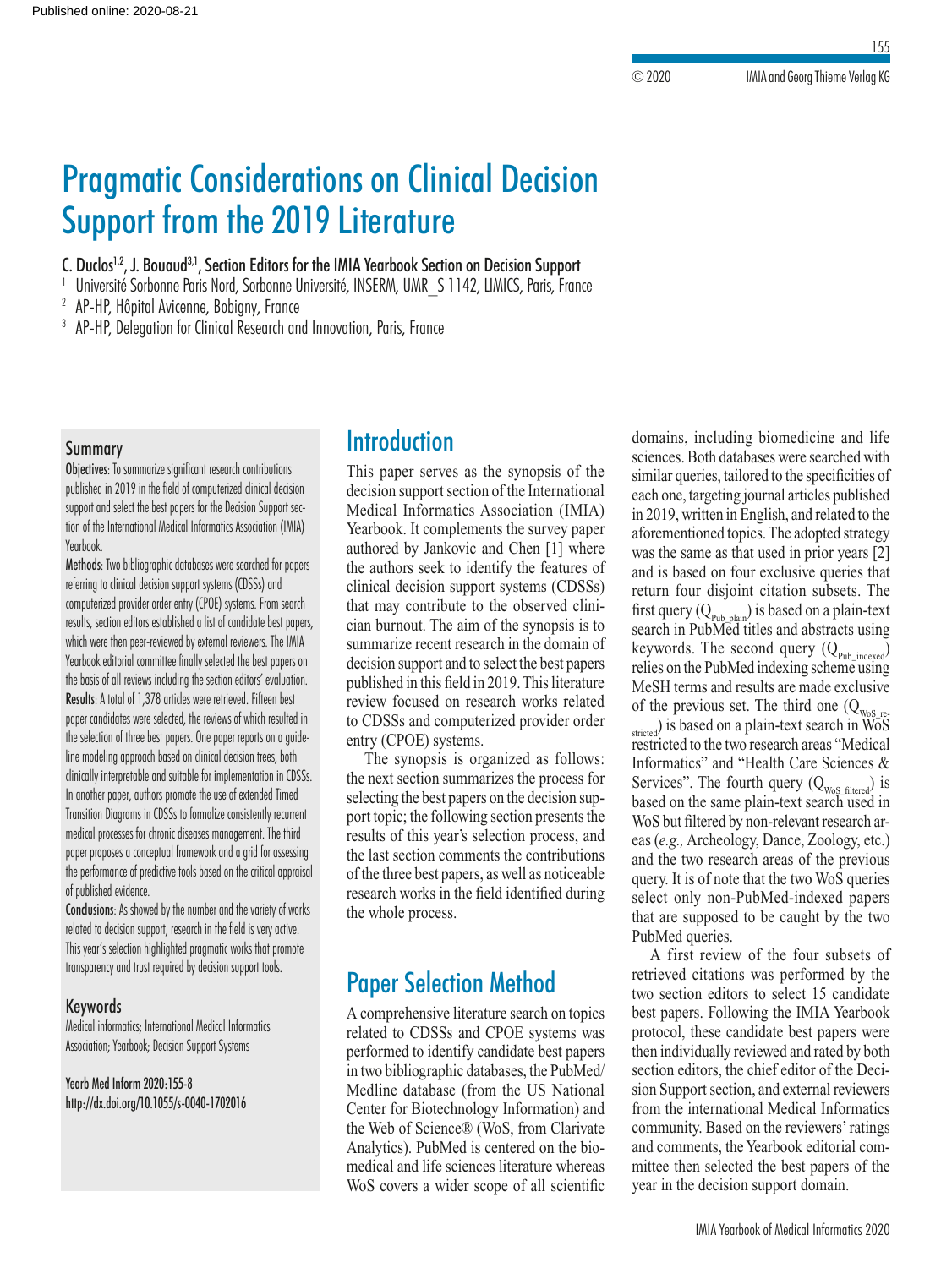# Review Results

The 2019 literature search has been performed on January 13, 2020. A total of 1,378 unique references were obtained, distributed as follows: 1,113 for  $Q_{\text{pub\_plain}}$ , 130 for  $Q_{\text{pub\_in}}$ dexed, 19 for  $Q_{\text{WoS\_restricted}}$ , and 169 for  $Q_{\text{WoS\_filtered}}$ , yielding sub-totals of 1,243 references from PubMed, and 188 from WoS. Compared to the previous year, the global query retrieved 230 more papers. After a first individual screening independently performed by both section editors based on the title and abstract of papers, 115 (not rejected by both section editors) were discussed by the two editors to achieve a final selection of 15 candidate best papers. After the external review of these 15 articles, the editorial committee finally selected three of them as best papers for 2019 [3–5] (Table 1). They are discussed in the next section, and summaries of their contents are available in the Appendix.

# Discussion and Outlook

In the first paper, Hendriks *et al*., [3] propose an approach to the modeling of clinical practice guidelines, which certainly builds on already existing approaches, but which is systematically conducted in order to be scalable and used to represent complex guidelines. They promote the formalism of clinical decision trees (CDTs) as they are both clinically interpretable by healthcare professionals and computer-interpretable, thus suitable for implementation in data-driven CDSSs. The disambiguation of textual guidelines is supported first by the formal, unequivocal, specification of data items used as decision criteria using international coding systems to enforce interoperability, and second by the representation of guideline knowledge as CDTs. The method is applied to the Dutch breast cancer guidelines. Sixty CDTs were built, involving a total of 114 data items, among which, 11 could not be linked to standard terminologies. The authors report the ambiguity of certain criteria, which could be subjective or had multiple definitions. The resulting knowledge base was implemented in a decision support application where it can be interactively browsed or automatically executed. By modeling guidelines in such a way, this work is a step forward in the sharing of encoded knowledge.

In the second paper, Kamišalić *et al*., [4] tackled the issues linked to the formalization of the medical processes used for managing chronic diseases and their execution in CDSSs. They analyzed the decision-making dimensions of the therapeutic management of chronic diseases, like those known to increase the cardio-vascular risk, and identified three basic levels: therapy strategy, dosage adaptation, and intolerance management. To handle these different aspects consistently, they propose a formalism called extended Timed Transition Diagram (eTTD). With eTTDs, they illustrate the multilevel and fine-grained modeling required to capture the contents of arterial hypertension management guidelines. This detailed demonstration on how procedural knowledge for hypertension management can be formalized to develop a CDSS could certainly be used in other medical domains.

The third paper by Khalifa *et al*., [5] presents a conceptual and practical framework to help assess confidence in predictive tools. GRASP, for Grade and Assess Predictive Tools, is both a method to look for evidence from the published literature and an analysis grid. It standardizes the assessment of the available literature associated to a predictive tool and the grading of its level of proof. Three phases of evaluation are considered: (i) before the implementation of the tool to assess both its internal and external validity, (ii) during the implementation to assess its potential effect and usability, and (iii) after the implementation to assess its effectiveness and safety. In each phase, the level of evidence can be assessed from the study design. A qualitative conclusion summarizes the direction of evidence (positive, negative, mixed). This grid can be considered as similar to existing grids, for instance the CON-SORT statement for clinical trials. However, it gives a rigorous methodology for a critical appraisal of predictive tools and could be extended to all kind of CDSSs. It might be a useful tool to extend the evidence-based culture in the field of medical informatics.

Besides the three best papers selected for the Decision Support section of the 2020 edition of the IMIA Yearbook, several other works retrieved from the literature review deserve to be cited. Some of them deal with the personalization of decisions. Laleci *et al.,* [6] propose a scientific and technical approach to develop personalized care plans that comply with clinical practice guidelines for the management of complex polypathology situations. Jafarpour *et al*., [7] propose a solution to dynamically manage the conflicts that can rise in this type of complex contexts. Ben Souissi *et al*., [8] introduce the use of health information technology involving multiple criteria decision to support the choice between antibiotics alternatives. Interestingly, other works promote the creation and sharing of operational knowledge bases as exemplified by Hendriks *et al*., [3]. Thus, Huibers *et al.,* [9] transform the textual STOPP/START criteria into unambiguous definitions mapped to medical terminologies. Canovas *et al*., [10] formalize EUCAST expert rules as an ontology and production rules to detect antimicrobial therapies at risk of failure. Müller *et al*., [11] propose an open diagnostic knowledge base that can compete with commercial ones. Replacing humans is another topic of research and Spänig *et al.,* [12] work on two aspects to virtualize a doctor: the automatic acquisition of data through sensors and speech recognition, and the automation of diagnostic reasoning. Rozenblum *et al*.,[13] propose a machine learning method to generate clinically valid alerts to detect errors in prescriptions.

Acceptability of CDSS is another key point. Kannan *et al.,* [14] propose a method for a CDSS design to best meet a precisely specified and assessable user purpose. Design alerts may also avoid rejection of CDSSs by caregivers. Fernandes *et al*., [15] created algorithms able to aggregate, filter, and reduce the notifications delivered to healthcare professionals. Amrose *et al.,* [16] tried to understand in real life the impact of alerts on users and to find the actions they triggered. Finally, it is always interesting to obtain varied evaluation results of controversial CDSSs. In this respect, Kim *et al.,* [17] evaluated Watson for Oncology in thyroid carcinoma and reported a concordance rate with local practices considered as too low to adopt the tool.

As evidenced by the number and the variety of works around decision support, research in the field is very active. This year's selection highlighted pragmatic works that promote the transparency and sharing of the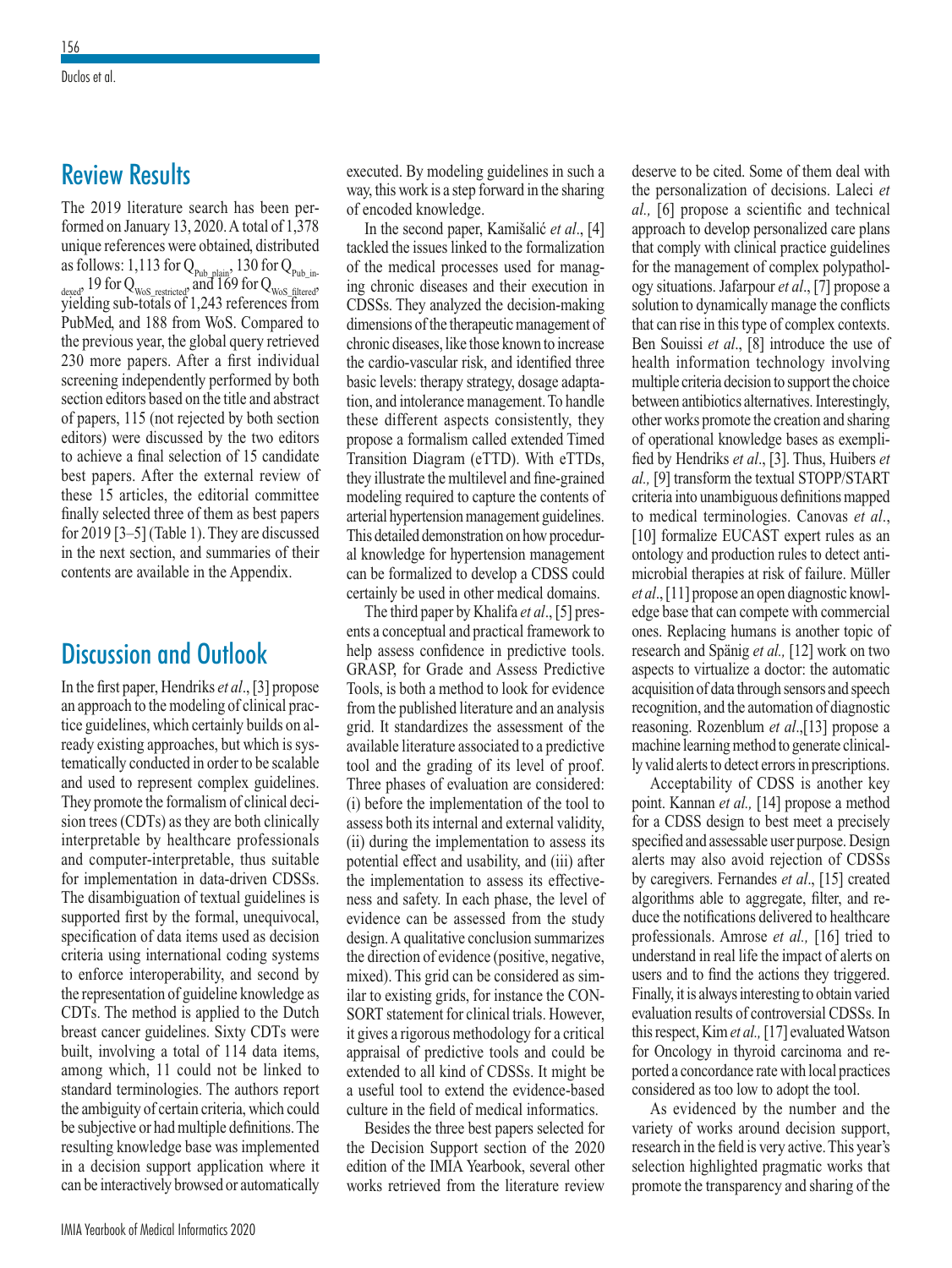**Table 1** Best paper selection of articles for the IMIA Yearbook of Medical Informatics 2020 in the section 'Decision Support'. The articles are listed in alphabetical order of the first author's surname.

#### Section Decision Support

- Hendriks MP, Verbeek XAAM, van Vegchel T, van der Sangen MJC, Strobbe LJA, Merkus JWS, Zonderland HM, Smorenburg CH, Jager A, Siesling S. Transformation of the National Breast Cancer Guideline Into Data-Driven Clinical Decision Trees. JCO Clin Cancer Inform 2019;3:1-14.
- Kamišalić A, Riaño D, Kert S, Welzer T, Nemec Zlatolas L. Multi-level medical knowledge formalization to support medical practice for chronic diseases. Data & Knowledge Engineering 2019;119:36–57.
- Khalifa M, Magrabi F, Gallego B. Developing a framework for evidence-based grading and assessment of predictive tools for clinical decision support. BMC Med Inform Decis Mak 2019;19(1):207.

knowledge bases used by decision support tools, as well as the grading of their utility. The ultimate goal is that users could trust such tools to, then, use them.

### **Acknowledgement**

We would like to thank all the present and past editorial boards of the IMIA Yearbook, especially Martina Hutter and Adrien Ugon for their support, as well as the reviewers for their participation to the selection of the best papers for the Decision Support section. We cannot end this synopsis without a meaningful thought for our colleague and friend Vassilis Koutkias who started, this year again, to tackle the tasks of a Decision Support section co-editor, but passed away in last December, and unfortunately could not finish.

# References

- 1. Jankovic I, Chen JH. Clinical Decision Support and Implications for the Clinician Burnout Crisis. Yearb Med Inform 2020:145-54.
- 2. Koutkias V, Bouaud J. Contributions on Clinical Decision Support from the 2018 Literature. Yearb Med Inform 2019 Aug;28(1):135-7.
- 3. Hendriks MP, Verbeek XAAM, van Vegchel T, van

der Sangen MJC, Strobbe LJA, Merkus JWS, et al. Transformation of the National Breast Cancer Guideline Into Data-Driven Clinical Decision Trees. JCO Clin Cancer Inform. 2019;3:1-14.

- 4. Kamišalić A, Riaño D, Kert S, Welzer T, Nemec Zlatolas L. Multi-level medical knowledge formalization to support medical practice for chronic diseases. Data & Knowledge Engineering. 2019;119:36–57.
- 5. Khalifa M, Magrabi F, Gallego B. Developing a framework for evidence-based grading and assessment of predictive tools for clinical decision support. BMC Med Inform Decis Mak 2019;19(1):207.
- 6. Laleci GB, Yuksel M, Sarigul B, Arvanitis TN, Lindman P, Chen R, et al. A Collaborative Platform for Management of Chronic Diseases via Guideline-Driven Individualized Care Plans. Comput Struct Biotechnol J 2019;17:869–85.
- 7. Jafarpour B, Raza Abidi S, Van Woensel W, Raza Abidi SS. Execution-time integration of clinical practice guidelines to provide decision support for comorbid conditions. Artif Intell Med 2019;94:117-37.
- 8. Ben Souissi S, Abed M, El Hiki L, Fortemps P, Pirlot M. PARS, a system combining semantic technologies with multiple criteria decision aiding for supporting antibiotic prescriptions. J Biomed Inform 2019;99:103304.
- 9. Huibers CJA, Sallevelt BTGM, de Groot DA, Boer MJ, van Campen JPCM, Davids CJ, et al. Conversion of STOPP/START version 2 into coded algorithms for software implementation: A multidisciplinary consensus procedure. Int J Med

Inform 2019;125:110-7.

10. Cánovas-Segura B, Morales A, Juarez JM, Campos M, Palacios F. Impact of expert knowledge on the detection of patients at risk of antimicrobial therapy failure by clinical decision support systems. J Biomed Inform 2019;94:103200.

157

- 11. Müller L, Gangadharaiah R, Klein SC, Perry J, Bernstein G, Nurkse D, et al. An open access medical knowledge base for community driven diagnostic decision support system development. BMC Med Inform Decis Mak 2019;19(1):93.
- 12. Spänig S, Emberger-Klein A, Sowa JP, Canbay A, Menrad K, Heider D. The virtual doctor: An interactive clinical-decision-support system based on deep learning for non-invasive prediction of diabetes. Artif Intell Med 2019;100:101706.
- 13. Rozenblum R, Rodriguez-Monguio R, Volk LA, Forsythe KJ, Myers S, McGurrin M, et al. Using a Machine Learning System to Identify and Prevent Medication Prescribing Errors: A Clinical and Cost Analysis Evaluation. Jt Comm J Qual Patient Saf 2020;46(1):3-10.
- 14. Kannan V, Basit MA, Bajaj P, Carrington AR, Donahue IB, Flahaven EL, et al. User stories as lightweight requirements for agile clinical decision support development. J Am Med Inform Assoc 2019;26(11):1344-54.
- 15. Fernandes CO, Miles S, Lucena CJP, Cowan D. Artificial Intelligence Technologies for Coping with Alarm Fatigue in Hospital Environments Because of Sensory Overload: Algorithm Development and Validation. J Med Internet Res 2019;21(11):e15406.
- 16. Amroze A, Field TS, Fouayzi H, Sundaresan D, Burns L, Garber L, et al. Use of Electronic Health Record Access and Audit Logs to Identify Physician Actions Following Noninterruptive Alert Opening: Descriptive Study. JMIR Med Inform 2019;7(1):e12650.
- 17. Kim M, Kim BH, Kim JM, Kim EH, Kim K, Pak K, et al. Concordance in postsurgical radioactive iodine therapy recommendations between Watson for Oncology and clinical practice in patients with differentiated thyroid carcinoma. Cancer 2019;125(16):2803-9.

### Correspondence to:

Pr. Catherine Duclos LIMICS INSERM 1142 Faculté Léonard de Vinci 74 rue Marcel Cachin, 93017 Bobigny, France E-mail: catherine.duclos@aphp.fr